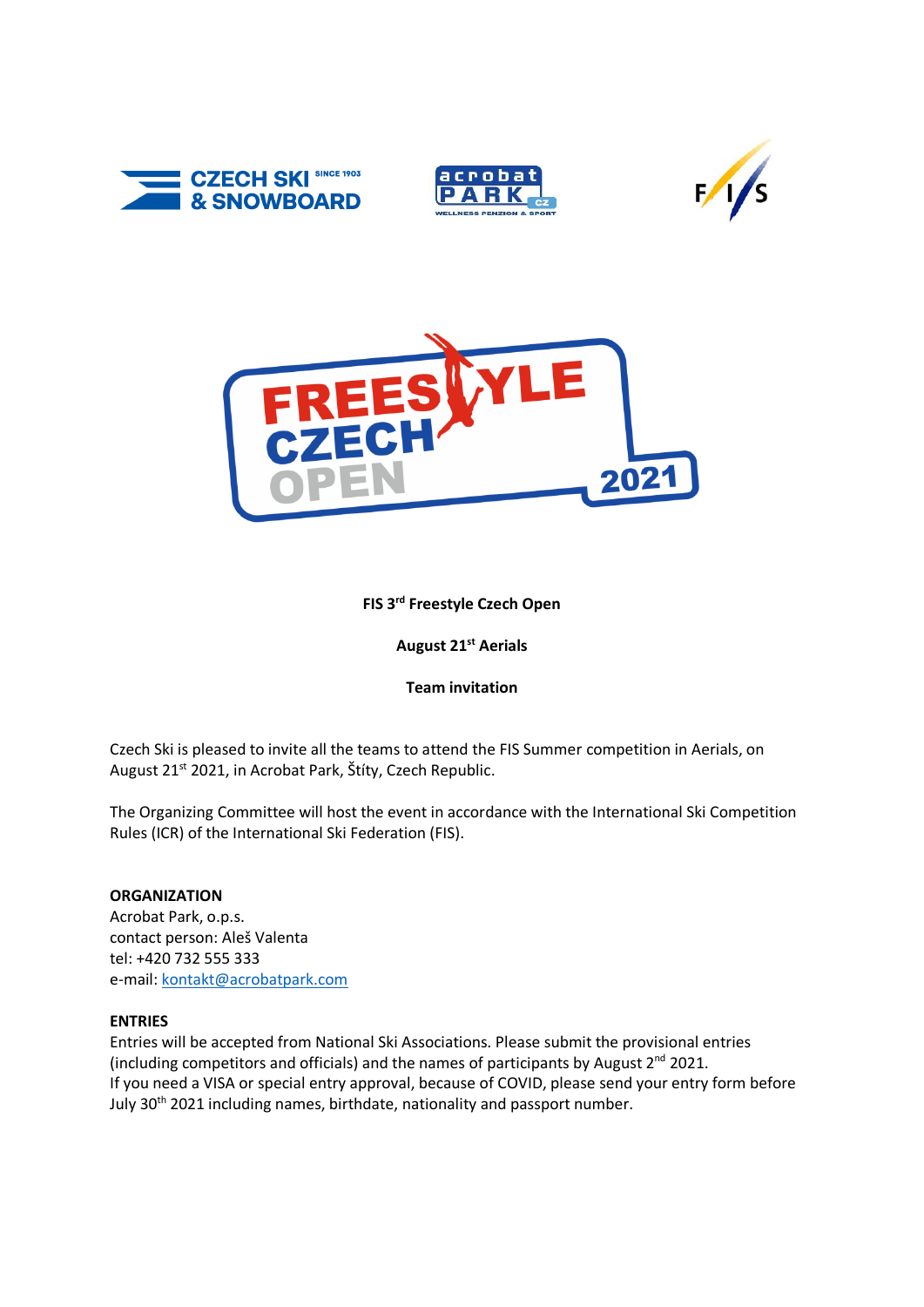## **COVID-19 SITUATION**

To ensure the health and safety for everyone, the OC is working in accordance with the National Health regulations as well as with FIS, in accordance with the FIS COVID-19 Prevention Organizer Guidelines.

The corresponding arrangements related to the travel to Czech Republic and to the event itself, are currently being put together in a separate document. All the Teams that need an invitation letter for visa / travel purposes, can contact us if the arrival is prior to the official competition start date and / or the departure is after the official end date. In both cases the requests for Visa invitation letter should be sent as soon as possible. To receive competition accreditation and to enter the FIS competition a negative Covid-19 test no older than 72 hours is required upon arrival to the competition.

Test results along with whereabouts information from the past 14 days needs to be documented in FIS Covid-19 Passport.

More information on boarder formalities and necessary precautions due to the pandemic will be provided to all the Teams a bit later. All competitors must have their own medical insurance (ICR art 212) which shall cover COVID-19 medical treatment expenses.

#### **ACCIDENT INSURANCE**

Each competitor must carry his/her own medical insurance. The Organizing Committee, sponsors, suppliers, Acrobat Park, FIS and Czech Ski assume no responsibility for accidents, damage or loss of equipment, nor second- or third-party claims during the event.

#### **ANTI-DOPING CONTROL**

Anti-doping control testing may be conducted in accordance with the rules and regulations set forth by FIS.

#### **REGISTRATION**

Team registration, race headquarters, and team captain's meetings will all be done safely, preventing physical contacts. The exact manners will be confirmed later.

#### **ACCOMMODATION**

the organization does not provide. Possibility to use the accommodation in Acrobat Park <http://www.acrobatpark.com/en/ubytovani>

#### **EXPENSES**

Competitors and their accompany will pay all the expenses on their own

#### **CANCELATION**

will be announced until 16. 8. 2021 to the contact listed in the application form

#### **BIBS**

All competitors must wear bibs during all official training, competition and award ceremonies.

#### **ENTRY FEES**

**90,- CHF** – including training day and competition day

# **RACE OFFICE**

Acrobat Park's restaurant, Štíty

## **PRESENTATION**

20. 8. 2021 in the race office from 10:00 AM